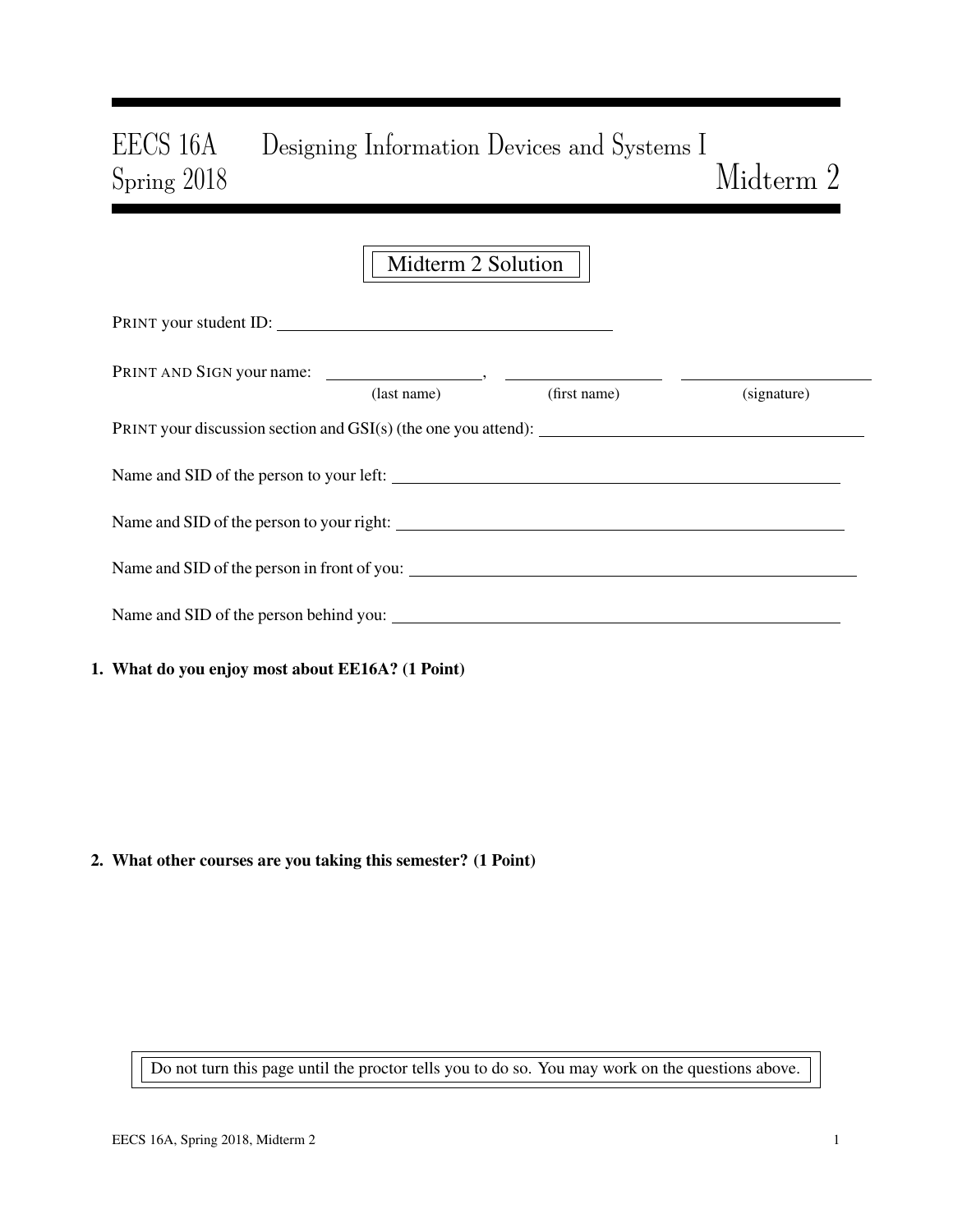# 3. Seven Steps of Highly Resistive Circuits (10 points)

(a) (3 point) Label the +/- polarity of voltage across each resistor element on the following circuit. Be sure to follow passive sign convention using the labeled currents.





 $\sqrt{ }$  $\overline{1}$  $\mathbf{I}$  $\overline{1}$  $\mathbf{I}$  $\overline{1}$  $\overline{1}$  $\frac{1}{2}$  $\overline{1}$  $\frac{1}{2}$  $\overline{1}$  $\overline{\phantom{a}}$ 



(b) (7 points) Fill in the following matrix and unknown vector, such that they represent linearly independent equations for the circuit given above. Assume the resistor and voltage source values are known constants. You do not need to solve this matrix.

 *i*1 *i*2 *i*3 *u*1 *u*2 =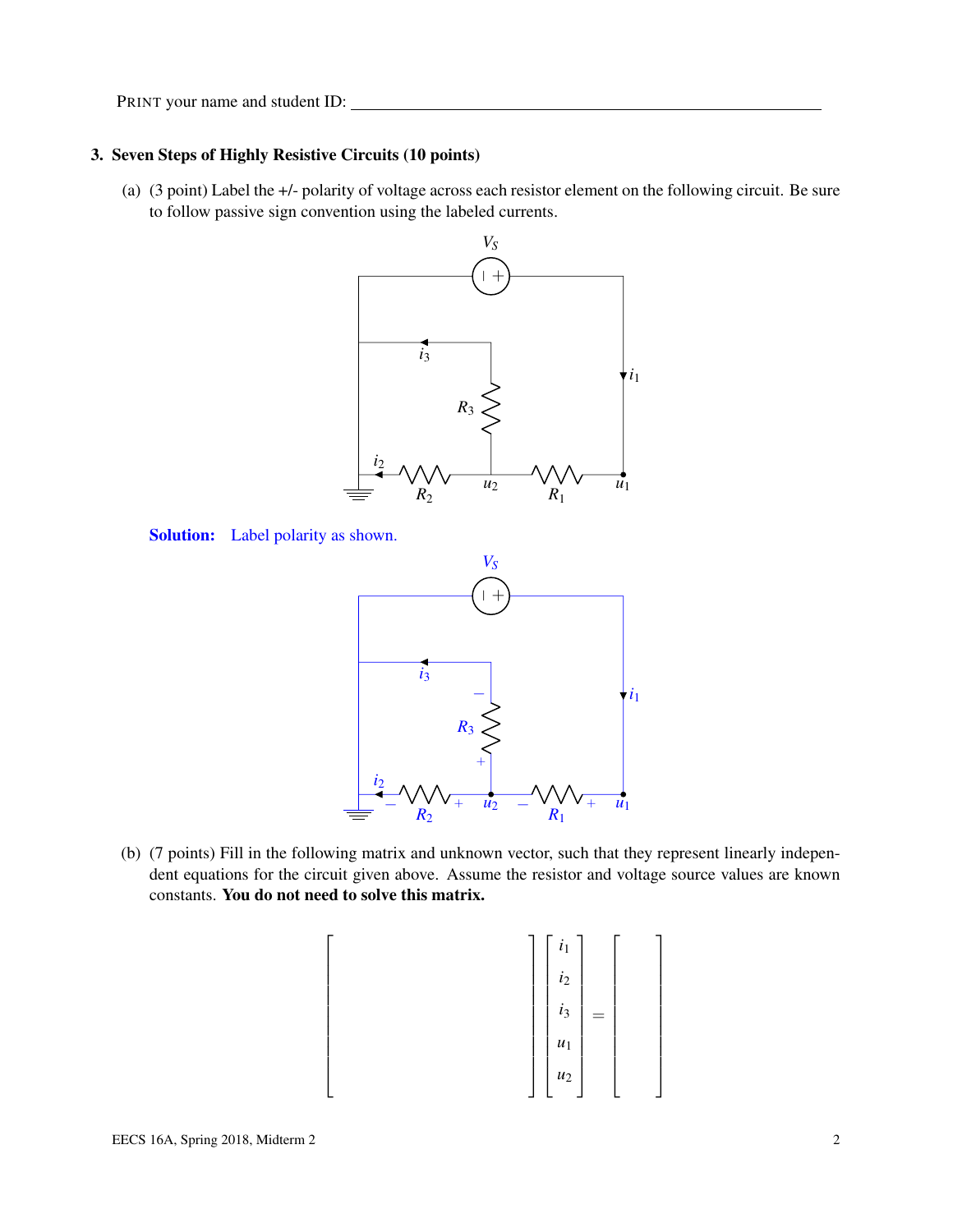Solution:

$$
i_1 = i_2 + i_3
$$
  
\n
$$
u_1 - u_2 = i_1 R_1
$$
  
\n
$$
u_2 - 0 = i_2 R_2
$$
  
\n
$$
u_2 - 0 = i_3 R_3
$$
  
\n
$$
u_1 - 0 = V_s
$$

$$
\begin{bmatrix} 1 & -1 & -1 & 0 & 0 \ -R_1 & 0 & 0 & 1 & -1 \ 0 & -R_2 & 0 & 0 & 1 \ 0 & 0 & -R_3 & 0 & 1 \ 0 & 0 & 0 & 1 & 0 \end{bmatrix} \begin{bmatrix} i_1 \ i_2 \ i_3 \ u_1 \ u_1 \ u_2 \end{bmatrix} = \begin{bmatrix} 0 \ 0 \ 0 \ 0 \ 0 \ 0 \ y_5 \end{bmatrix}
$$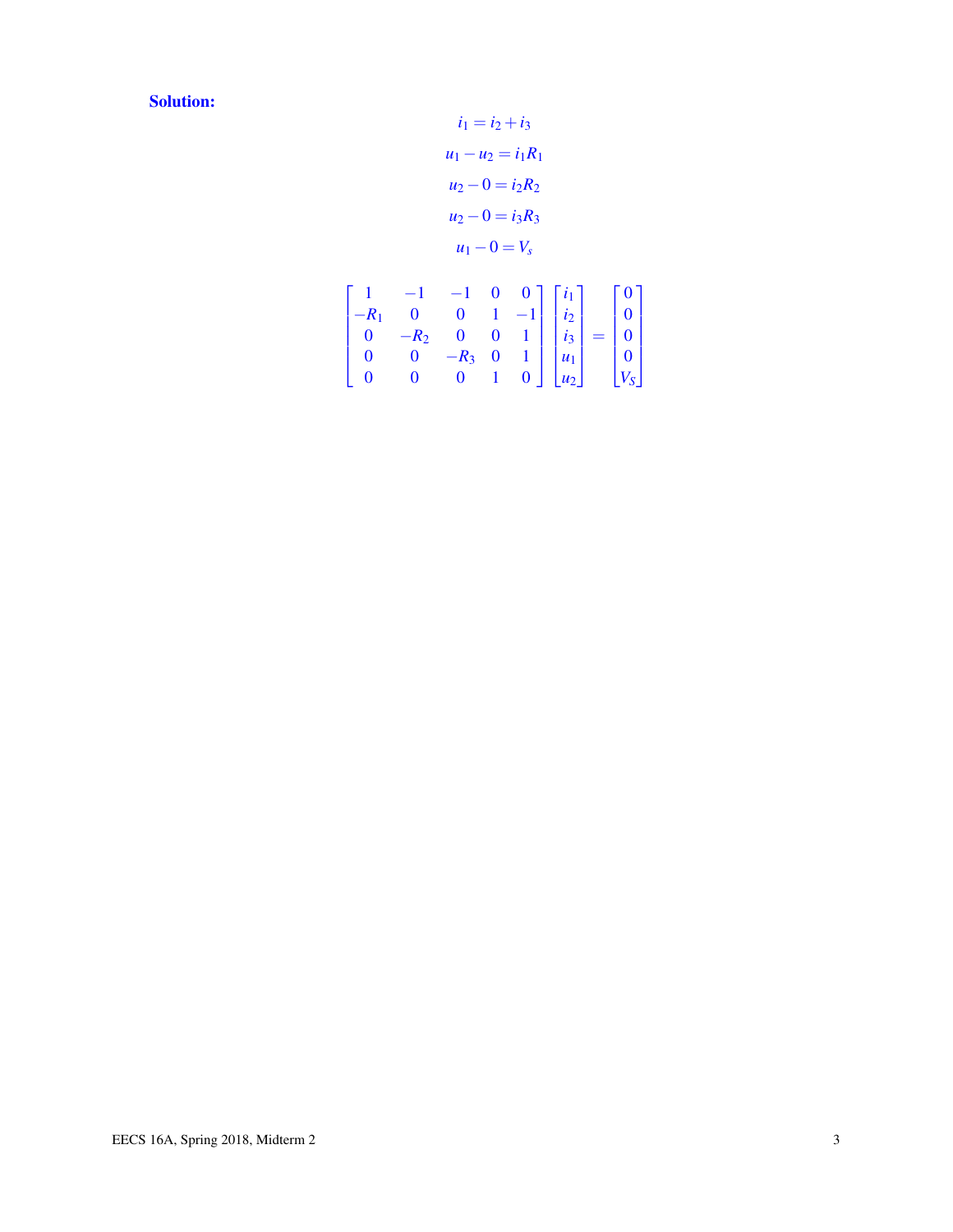# 4. "Operational" Amplifiers (12 points)

"As an amplifier so connected can perform the mathematical operations of arithmetic and calculus on the voltages applied to its inputs, it is hereafter termed an 'operational amplifier'."

> John Ragazzini, Robert Randall and Frederick Russell Proceedings of IRE, Vol. 35, May 1947

In this problem we will explore some of the mathematical operations an op amp can perform.

(a) (5 points)



i. Label the '+' and '−' terminals of the op amp above so that it is in negative feedback. Solution:



ii. Derive an expression for  $V_{out}$  as a function of  $V_{in1}$ ,  $V_{in2}$ , and  $V_{in3}$ . Solution: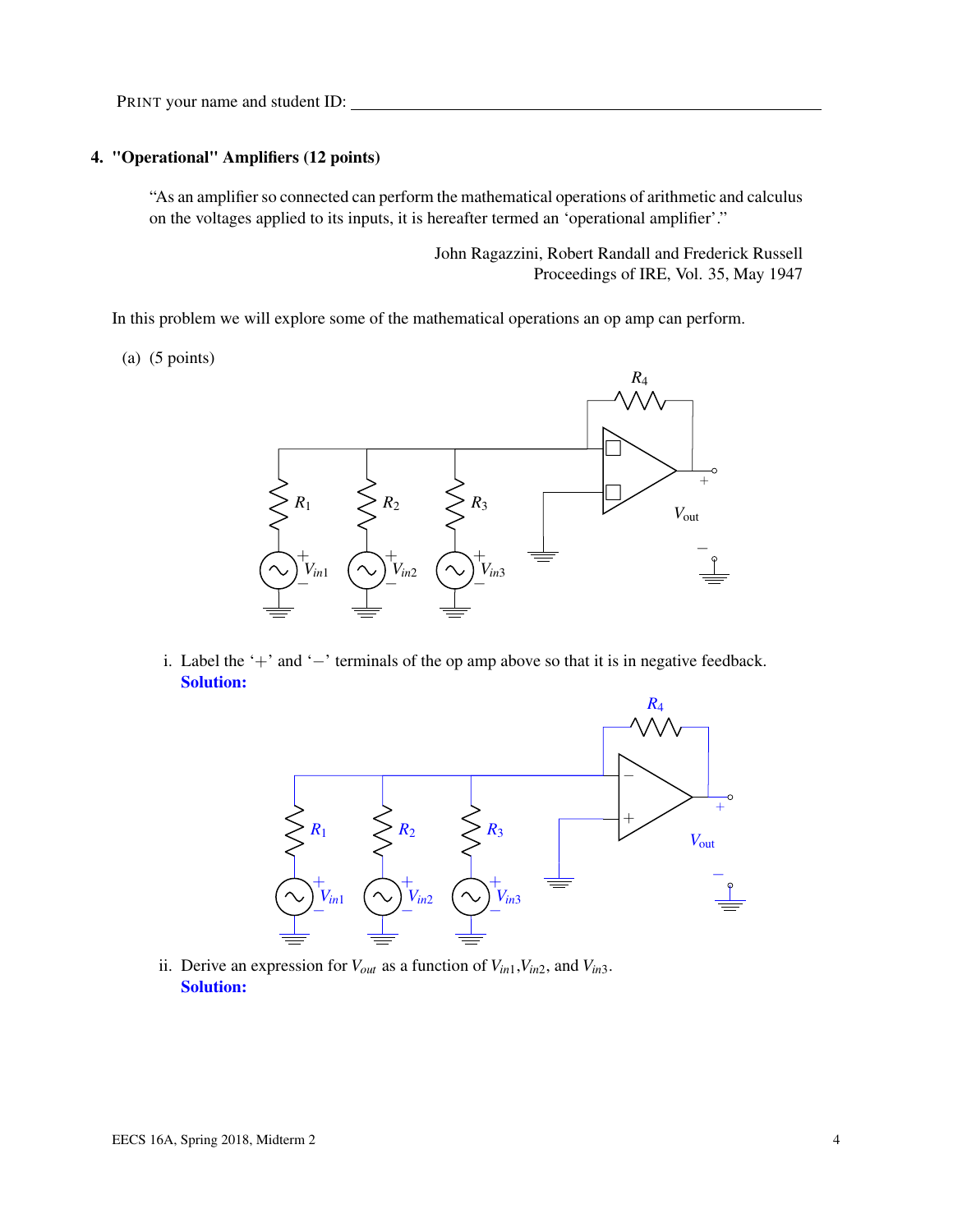

Since no current enters the op amp, we get the following equation from KCL:

$$
i_1 + i_2 + i_3 + i_4 = 0
$$

By the Golden Rules  $V = V_+ = 0V$ . We use  $V_$  to calculate the current in each branch:

$$
i_1 = \frac{V_{in1}}{R_1} \qquad i_2 = \frac{V_{in2}}{R_2}
$$

$$
i_3 = \frac{V_{in3}}{R_3} \qquad i_4 = \frac{V_{out}}{R_4}
$$

Putting this together with the KCL equation above yields

$$
\frac{V_{in1}}{R_1} + \frac{V_{in2}}{R_2} + \frac{V_{in3}}{R_3} + \frac{V_{out}}{R_4} = 0
$$
  

$$
v_{out} = -\left(\frac{R_4}{R_1}V_{in1} + \frac{R_4}{R_2}V_{in2} + \frac{R_4}{R_3}V_{in3}\right)
$$

iii. Mark the operation below that is best represented by this configuration.

○ Subtraction ● ○ Inner Product ● ○ Differentiation ● ○ Integration Solution: This operation is the inner product between the following two vectors:

$$
\begin{bmatrix} V_{in1} & V_{in2} & V_{in3} \end{bmatrix}^T
$$

$$
\begin{bmatrix} -\frac{R_4}{R_1} & -\frac{R_4}{R_2} & -\frac{R_4}{R_3} \end{bmatrix}^T
$$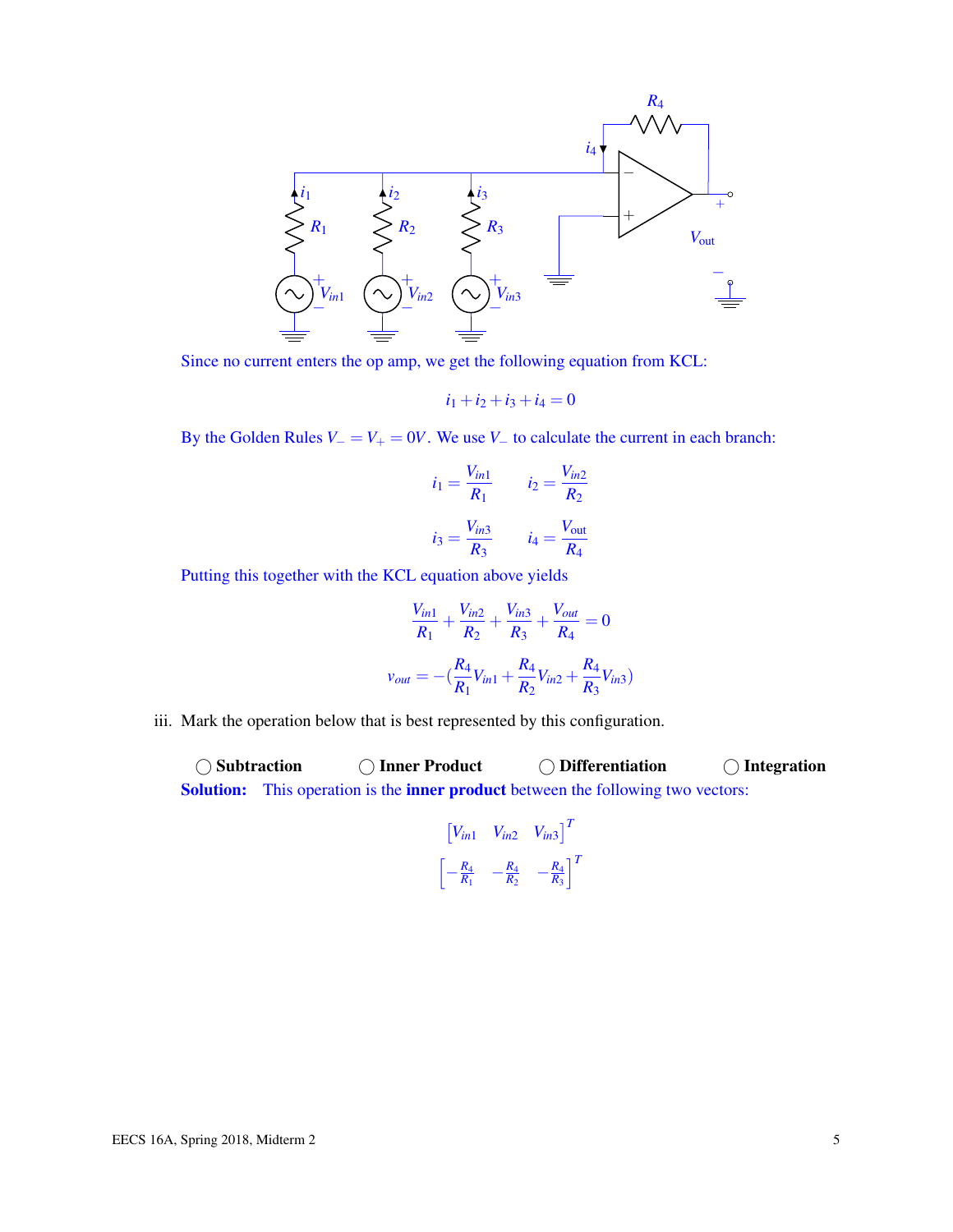(b) (7 points)



i. Label the '+' and '−' terminals of the op amp above so that it is in negative feedback. Solution:



ii. Derive an expression for  $V_{out}$  as a function of  $V_{in1}$  and  $V_{in2}$ . Solution:

Using superposition:

Nulling  $V_{in1}$ , we see that  $V_+$  is formed by a voltage divider:

$$
V_{+}=V_{in2}\left(\frac{R_{3}}{R_{2}+R_{3}}\right)
$$

The output amplifies  $V_+$  like a non-inverting amplifier:

$$
V_{out2} = V_{in2} \left(\frac{R_3}{R_2 + R_3}\right) \left(1 + \frac{R_4}{R_1}\right)
$$

Nulling  $V_{in2}$ , we see that  $V_+$  must be 0 V. By the golden rules,  $V_ - = V_+$ , and we can treat this like an inverting amplifier:

$$
V_{out1} = -V_{in1} \left(\frac{R_4}{R_1}\right)
$$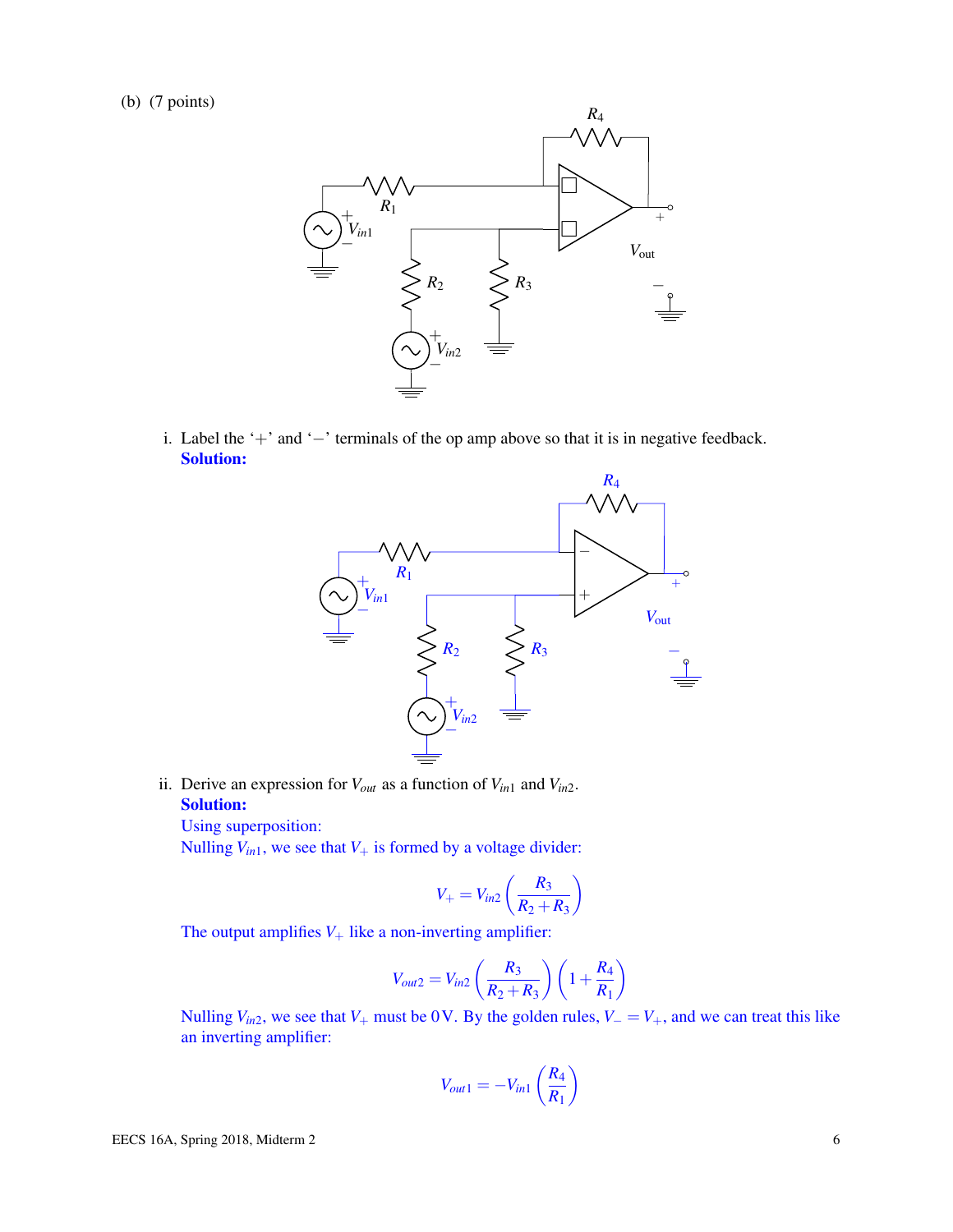By superposition, we add the intermediate output voltages to determine the final output voltage:

$$
V_{out} = V_{in2} \left(\frac{R_3}{R_2 + R_3}\right) \left(1 + \frac{R_4}{R_1}\right) - V_{in1} \left(\frac{R_4}{R_1}\right)
$$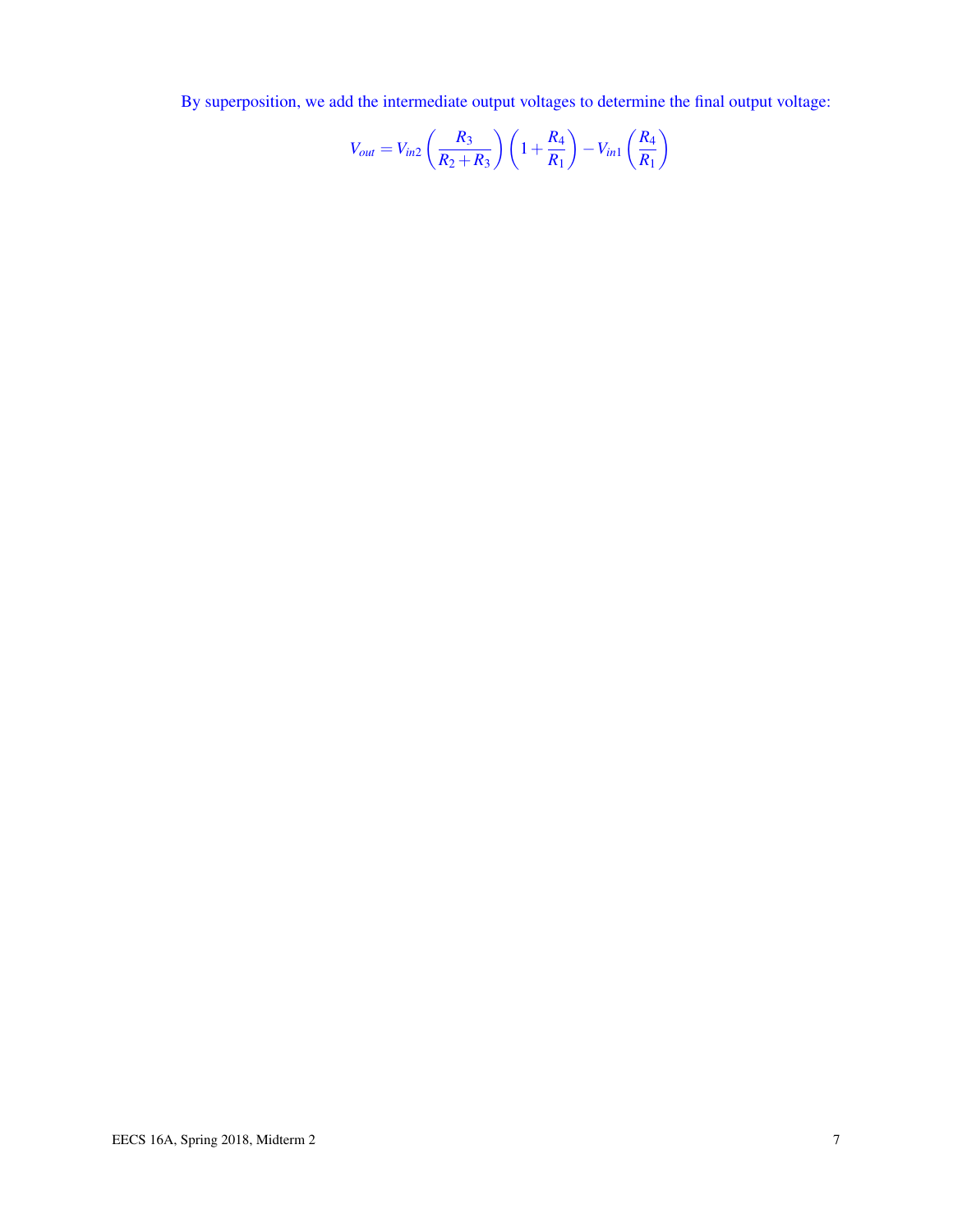#### 5. Equivalent Capacitance (9 points)

(a) (4 points) Find the equivalent capacitance between terminals *a* and *b* of the following circuit in terms of the given capacitors  $C_1$ ,  $C_2$ , and  $C_3$ . Leave your answer in terms of the addition, subtraction, multiplication, and division operators only.



#### Solution:

$$
C_{eq} = C_1 + (C_2 || C_3)
$$
  
\n
$$
C_{eq} = C_1 + \frac{C_2 C_3}{C_2 + C_3}
$$

Here,  $\parallel$  represents the mathematical parallel operator  $(a||b = \frac{ab}{a+b}$  $\frac{ab}{a+b}$ ).

(b) (5 points) Find and draw a capacitive circuit using three capacitors,  $C_1$ ,  $C_2$ , and  $C_3$ , that has equivalent capacitance of

$$
\frac{C_1(C_2+C_3)}{C_1+C_2+C_3}
$$

**Solution:** This expression is the same as  $C_1||(C_2+C_3)$ , so  $C_2$  and  $C_3$  are in parallel with each other, and  $C_1$  is series with both of them:

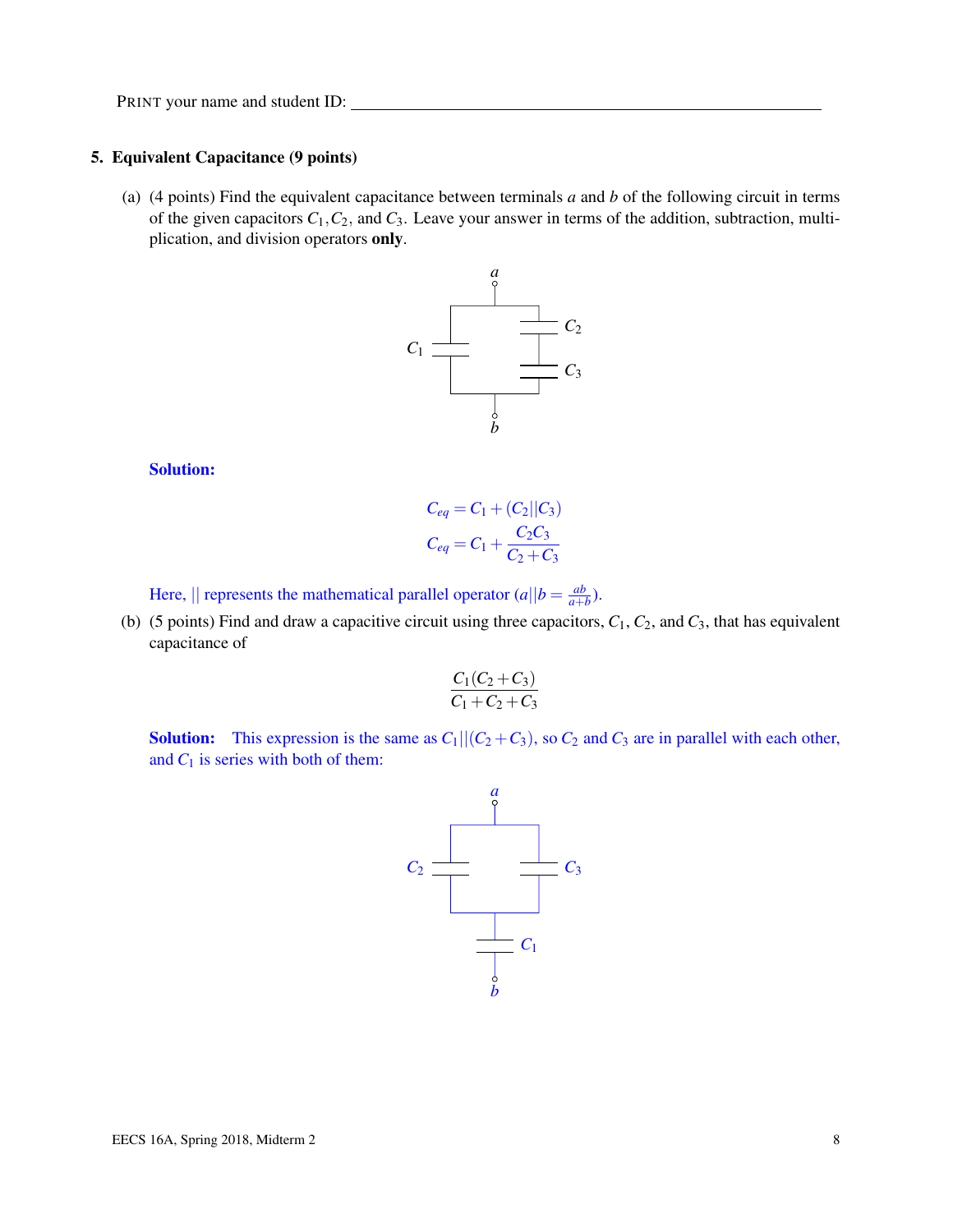## 6. Power to Resist (6 points)

Find the power dissipated by the voltage source in the circuit below. Be sure to use passive sign convention.



#### Solution:

This circuit can be reduced using techniques similar to those used to analyze the R-2R ladder from homework. We want to find the equivalent resistance across the voltage source in Figure 6.2. Start by reducing the two resistors on the right to  $4R \parallel 4R = 2R$ . Then combine the other  $2R$  resistor with this to get a new resistor of value 4*R* as in the circuit below.



Once again we have  $4R \parallel 4R = 2R$ . This is finally in series with  $4R$  giving us a total resistance of  $4R + 2R =$ 6*R*

$$
P = VI = V\frac{-V}{6R} = -\frac{V^2}{6R}
$$

The negative sign is present because the voltage source actually provides power, which can also be seen by using passive sign convention.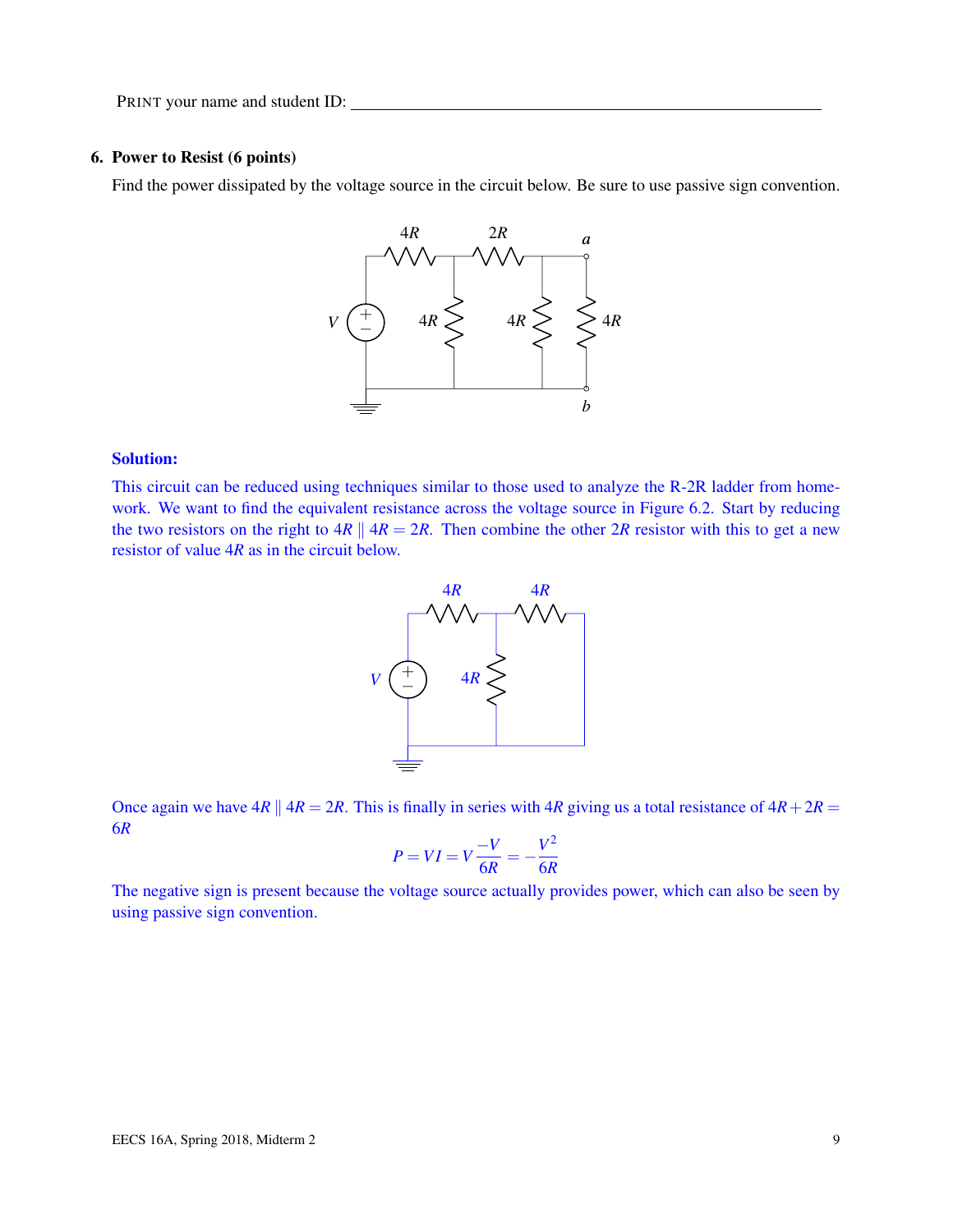#### 7. Mechanical Thevenin and Norton Equivalents (10 points)

(a) (4 points) Find and draw the Thevenin equivalent circuit between terminals *a* and *b* in the circuit below. Clearly label the Thevenin equivalent voltage, *Vth*, and the Thevenin equivalent resistance *Rth*.



**Solution:** Start by finding  $V_{oc}$ , which is the voltage dropped across  $R_3$ . Since there are no sources in this circuit, the voltage across  $R_3$ ,  $V_{R_3} = 0$  and therefore  $V_{th} = 0$ . To find  $R_{th}$ , first null all independent sources (there are none). Then apply a test voltage to the terminals like so:



And calculate the current exiting the voltage source with Nodal Analysis or Resistor Equivalences. This solution uses resistive equivalences.  $R_{eq}$  as seen from the voltage source is

$$
R_{\text{eq}} = (R_1 + R_2)||R_3 = \frac{(R_1 + R_2)R_3}{R_1 + R_2 + R_3}
$$

Collapsing the resistors down into this *Req* turns the circuit into the one below:

$$
\begin{array}{c}\n\left.\frac{(R_1+R_2)R_3}{R_1+R_2+R_3}\right\}\n\longrightarrow\n\end{array}\n\longrightarrow\n\begin{array}{c}\n\left.\begin{array}{c}\n\hline\n\hline\n\end{array}\right\}V_{\text{test}}\n\end{array}
$$

We can solve for the value of  $I_{\text{test}}$  with Ohm's Law.

$$
V = IR \rightarrow I = \frac{V_{\text{test}}}{R_{eq}} = \frac{V_{\text{test}}}{\frac{(R_1 + R_2)R_3}{R_1 + R_2 + R_3}} = V_{\text{test}} \frac{R_1 + R_2 + R_3}{(R_1 + R_2)R_3}
$$

$$
R_{th} = \frac{V_{\text{test}}}{I_{\text{test}}} = \frac{V_{\text{test}}}{V_{\text{test}} \frac{R_1 + R_2 + R_3}{(R_1 + R_2)R_3}} = \frac{(R_1 + R_2)R_3}{R_1 + R_2 + R_3}
$$

Therefore, the Thevenin Equivalent circuit is as follows: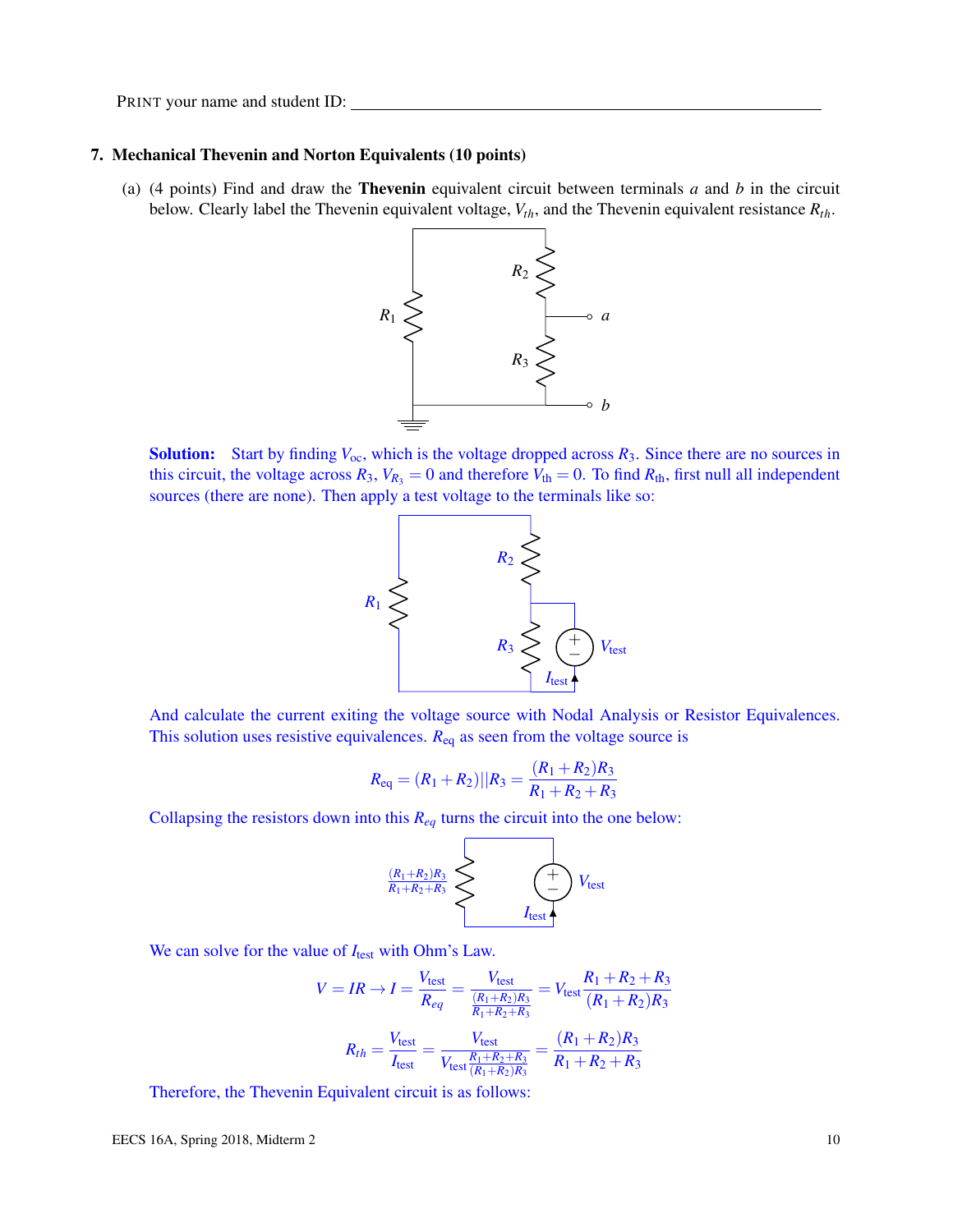

Circuits omitting the voltage source are also fine.

# Common Mistakes:

- Calculating *Rth* by dividing *Voc* by *Isc*. This leads to a division by zero issue. The most reliable way to calculate  $R_{th}$  is using  $V_{test}$  /  $I_{test}$ , although in this problem you could also use equivalent resistances.
- Adding in a voltage source.
- Forgetting to take the reciprocal for parallel resistors. For parallel resistors  $R_{eq} = \left(\frac{1}{R_1} + \frac{1}{R_2}\right)$  $\Big)^{-1}.$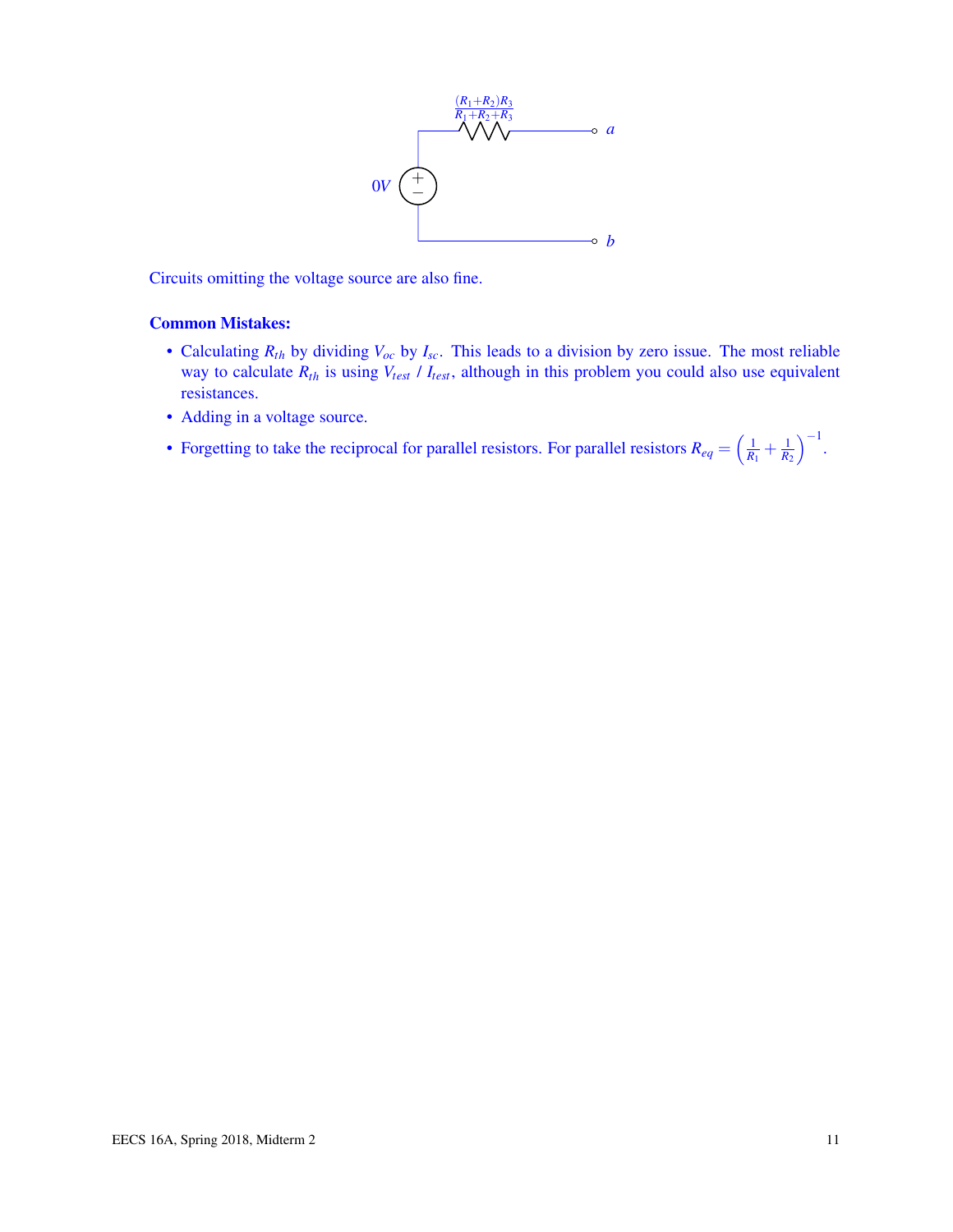(b) (6 points) Find and draw the Norton equivalent circuit between terminals *a* and *b* in the circuit below. Clearly label the Norton equivalent current, *Ino*, and the Norton equivalent resistance *Rno*.



**Solution:** Begin by finding the short circuit current,  $I_{\rm sc}$  which is equal to  $I_{\rm no}$ , by shorting the terminals *a* and *b*.



This sets the voltage across  $R$  to be  $0V$ , since it is in parallel with an ideal wire. Therefore, the current from current source  $g_m v_c$  will be what flows through the short, where  $v_c = V_{in}$ . Be careful, however: the current is flowing from the *negative* terminal to the *positive* terminal, so  $I_{sc}$  is actually  $-g_mV_{in}$ .

$$
I_{\rm no}=I_{\rm sc}=-g_mV_{\rm in}
$$

Now, onto finding  $R_{\text{no}}$ . Null all independent sources, and apply a test current to the circuit as shown:



When the voltage source is nulled,  $v_c = 0$ , so the dependent current source  $g_m v_c$  will output *zero* current and behave as an open circuit. So what is left is essentially a loop with the resistor *R* and *I*test:



Because the resistor and current source are in a simple loop, the voltage across the resistor (and therefore  $V_{\text{test}}$ ) can be calculated with Ohm's Law:

$$
V_{\text{test}} = I_{\text{test}}R
$$

And *R*no can be calculated with:

$$
R_{\text{no}} = \frac{V_{\text{test}}}{I_{\text{test}}} = \frac{I_{\text{test}}R}{I_{\text{test}}} = R
$$

The Norton Equivalent circuit is as follows: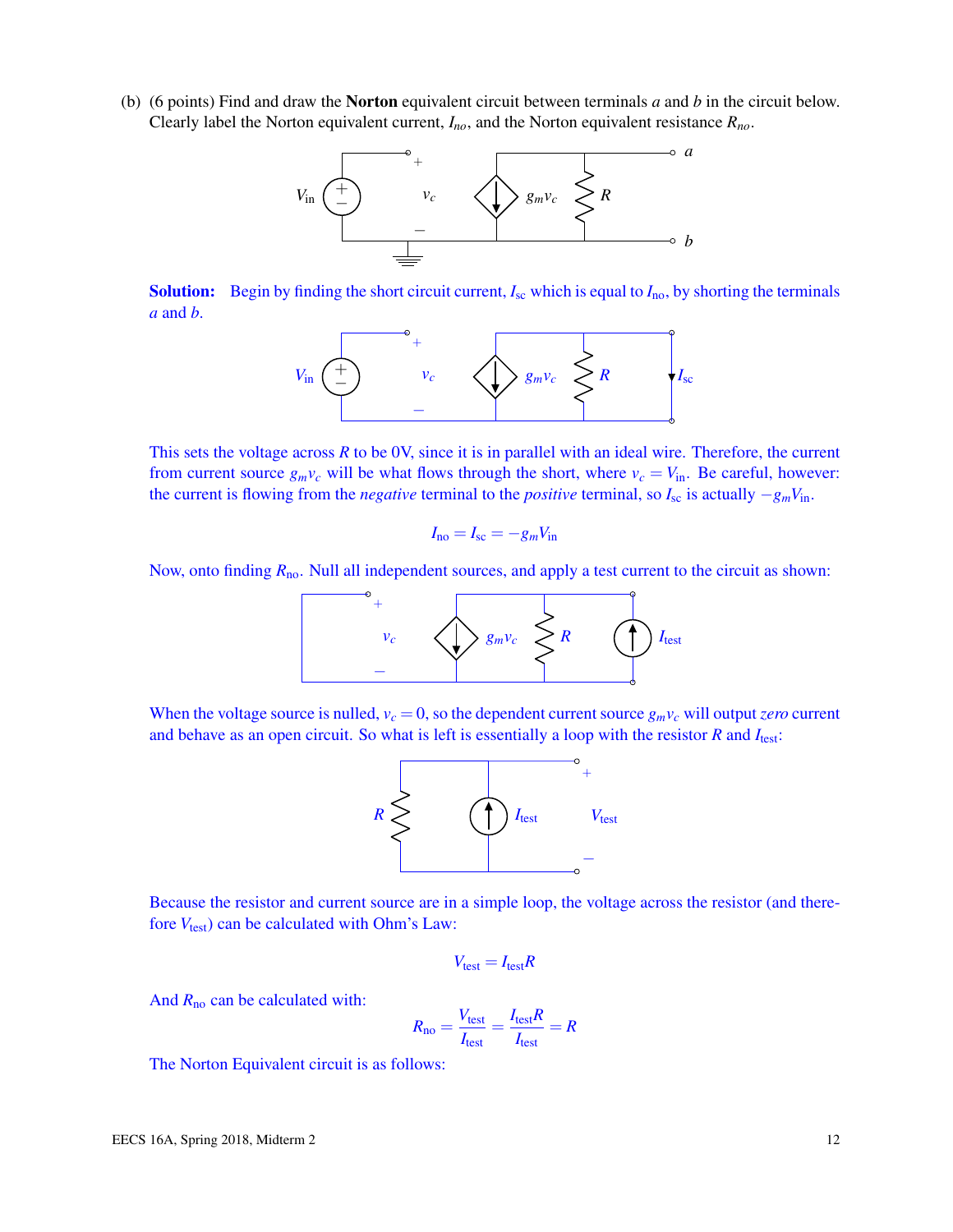

# Common Mistakes:

- Using the wrong direction/sign of the current source. A Norton equivalent circuit has the design above, so *Ino* should be negative.
- Using a dependent source instead of an independent source in the Norton equivalent circuit.
- Drawing a Thevenin equivalent circuit instead of a Norton equivalent circuit.
- Placing *Vtest* / *Itest* in the wrong spot.
- Forgetting to cancel out the dependent source when doing *Vtest* / *Itest*.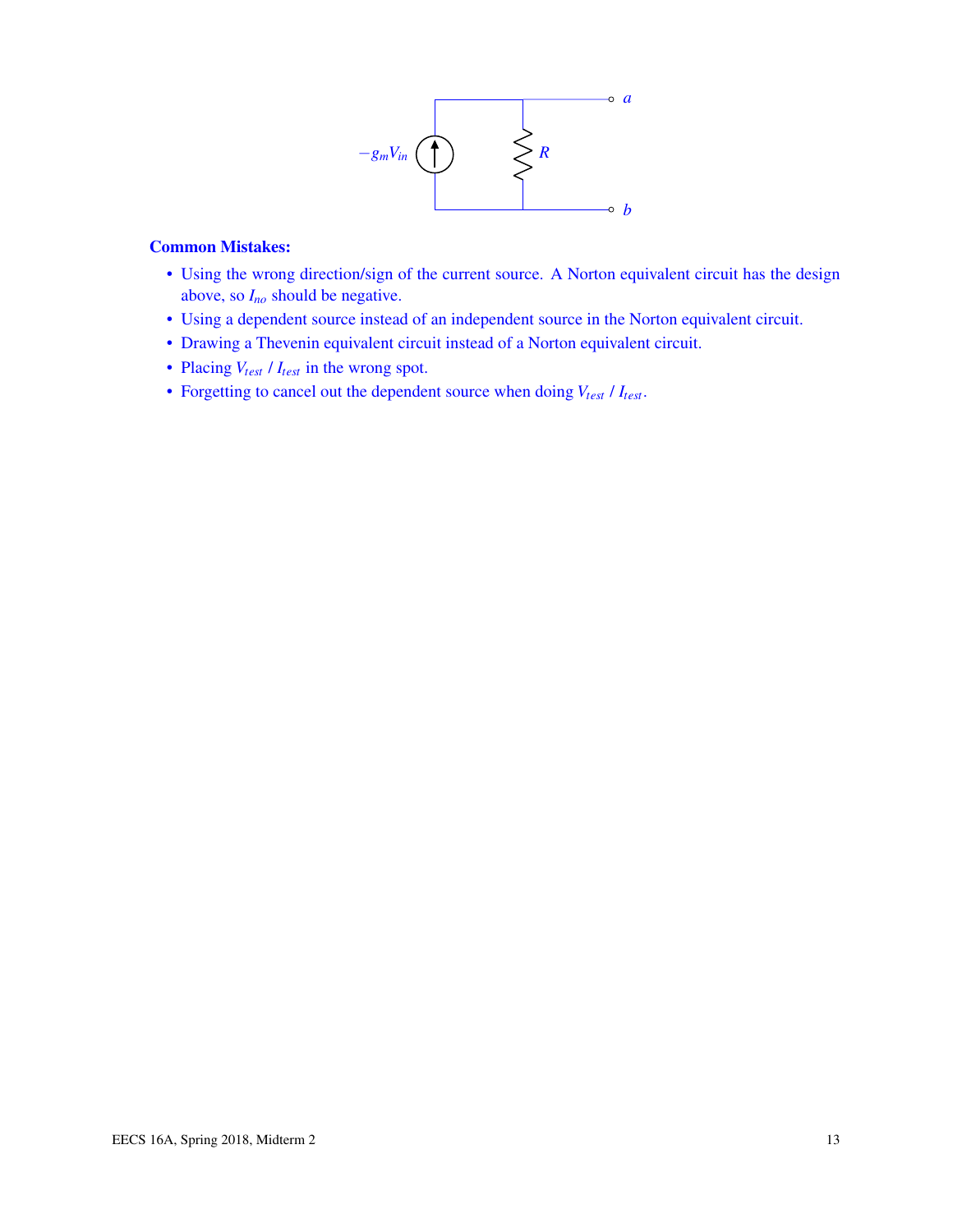#### 8. Midterms are a lot of Pressure (16 points)

In our labs, we used our resistive touchscreen to figure out where we were pressing in a 2D space. Now we'll use a new setup to determine how hard we're pressing! For this we'll use something called "pressure sensitive rubber," which incorporates conductive rubber and metal into one system. As the rubber is pressed, the conductive rubber portions are compressed, which changes the resistance. The metal plates do not change, but they assist in conduction through the material.

The pressure sensitive rubber system is shown below, with a resistive model next to the diagram. The resistivity of rubber and metal are represented by  $\rho_R$  and  $\rho_M$  respectively. When the system is at rest (no touch), the resistances of the rubber and metal are represented by  $R_R$  and  $R_M$ . The area of the sensor, as seen from above, is *A*.

To use the material, a finger presses on top of the system, compressing the rubber regions, creating a change in resistance, also shown below. Please answer the following questions related to the system.



- (a) (2 point) Is the resistor model implementing resistors in series or parallel? Solution: The resistors are in series.
- (b) (3 points) If the values are  $R_R = 1 \text{ k}\Omega$  and  $R_M = 10 \Omega$ , what is the total resistance before pressing the system?

Solution: There are three  $R_R$  resistors and two  $R_M$ , so  $R_{total} = 3 \text{ k}\Omega + 20 \Omega = 3.02 \text{ k}\Omega$ .

(c) (4 points) During the press, the length of each rubber portion is reduced by a factor of 5. (Its length is now 1/5 of its original value.) The size of the metal plates does not change. What is the new total resistance during a press?

**Solution:** If the length is reduced by a factor of 5, our  $R_R$  is reduced by a factor of 5:

$$
R_R = \rho_R \frac{l}{A} \longrightarrow R'_R = \rho_R \frac{l/5}{A} = \frac{R_R}{5}
$$

$$
R'_{total} = \frac{3 \, \text{k}\Omega}{5} + 20 \, \Omega = 620 \, \Omega
$$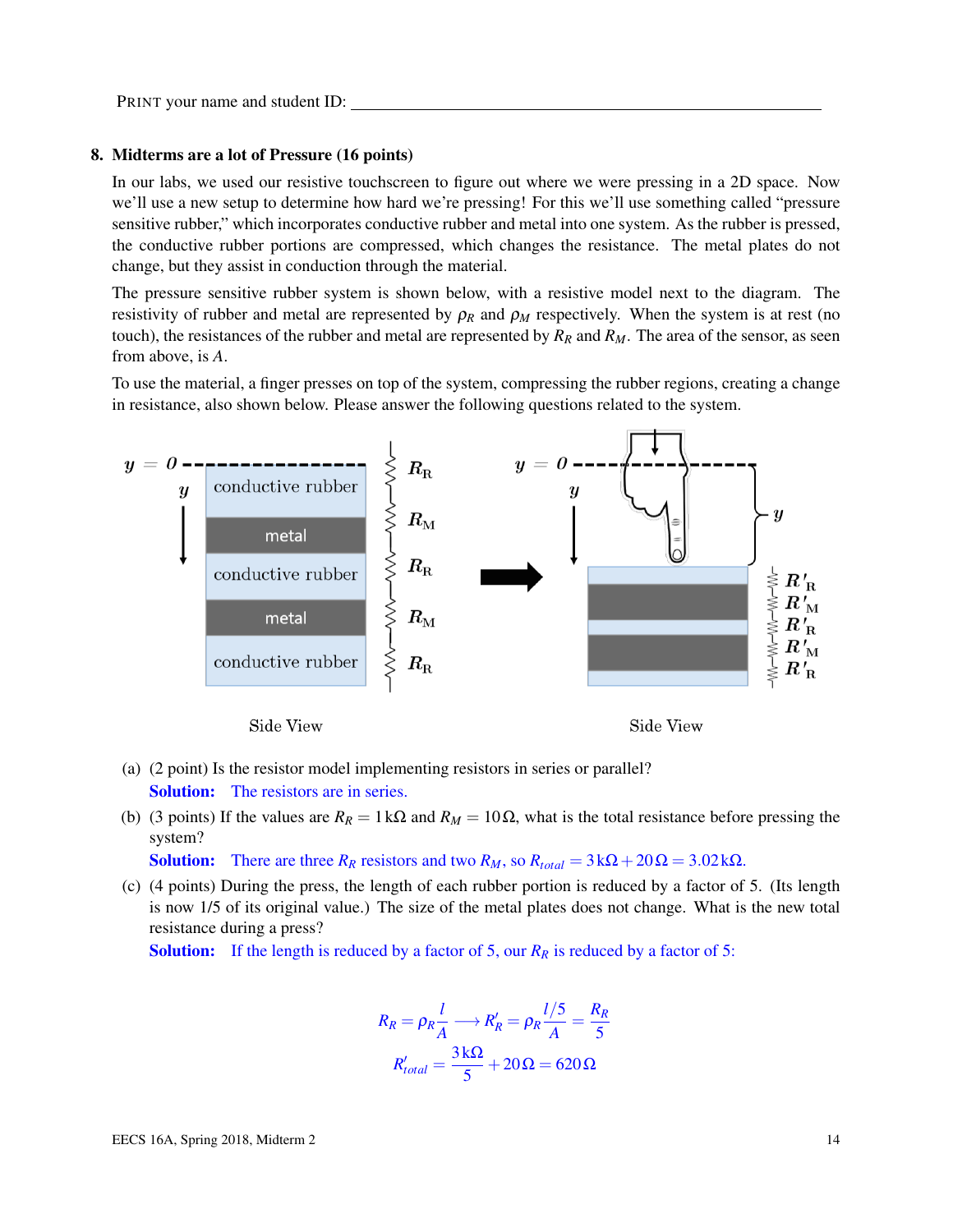(d) (5 points) The force required to compress the rubber is  $F = ky$ , where *k* is a constant and *y* is the distance compressed (from the origin). Derive an expression for the resistance as a function of the pressing force *F*.

Write your answer in terms of the initial resistances ( $R_R$  and  $R_M$ ), the resistivities ( $\rho_R$  and  $\rho_M$ ), the area of the sensor, *A*, and the constant, *k*. Assume all rubber layers compress the same amount and uniformly.

**Solution:** First, let's consider the total resistance of just the rubber. If we press the rubber such that the rubber compresses by an amount *y*, this means we've reduced the length of our conductive rubber region to  $l - y$ , making our resistance of the rubber region:

$$
R_{R-press} = \rho_R \frac{l-y}{A}
$$
  
=  $\rho_R \frac{l-F/k}{A}$   
=  $\rho_R \frac{l}{A} - \rho_R \frac{F/k}{A}$ 

The first term is equivalent to the initial (no press) resistance of one segment of rubber, 3*RR*.

$$
R_{R-press} = 3R_R - \rho_R \frac{F}{kA}
$$

To get the total resistance of the sensor, we can add the resistance of the metal potions. Since the metal portions do not change, their resistance is still 2*RM*.

$$
R_{total}(F) = 3R_R - \rho_R \frac{F}{kA} + 2R_M
$$

(e) (2 points) For a particular sensor, we find that the resistance is:

$$
R(F) = \frac{8k\Omega \cdot mm^2}{A} - \left(100\frac{\Omega \cdot m^2}{N}\right)\frac{F}{A}
$$

We define the sensitivity of the sensor, *S*, to be the change in resistance per unit of force:

$$
S = \left| \frac{dR}{dF} \right|
$$

If we want to increase sensitivity, how should we change the area of the sensor? Justify your answer in 1-2 sentences.

Solution: We can calculate the sensitivity:

$$
S = \left| \frac{d}{dF} \left( \frac{8k\Omega \cdot mm^2}{A} - \left( 100 \frac{\Omega \cdot m^2}{N} \right) \frac{F}{A} \right) \right| = 100 \frac{\Omega \cdot m^2}{N} \left| \frac{1}{A} \right|
$$

Sensitivity is inversely proportional to *A*, so we should decrease the area of the sensor if we want to increase sensitivity.

#### Common Mistakes: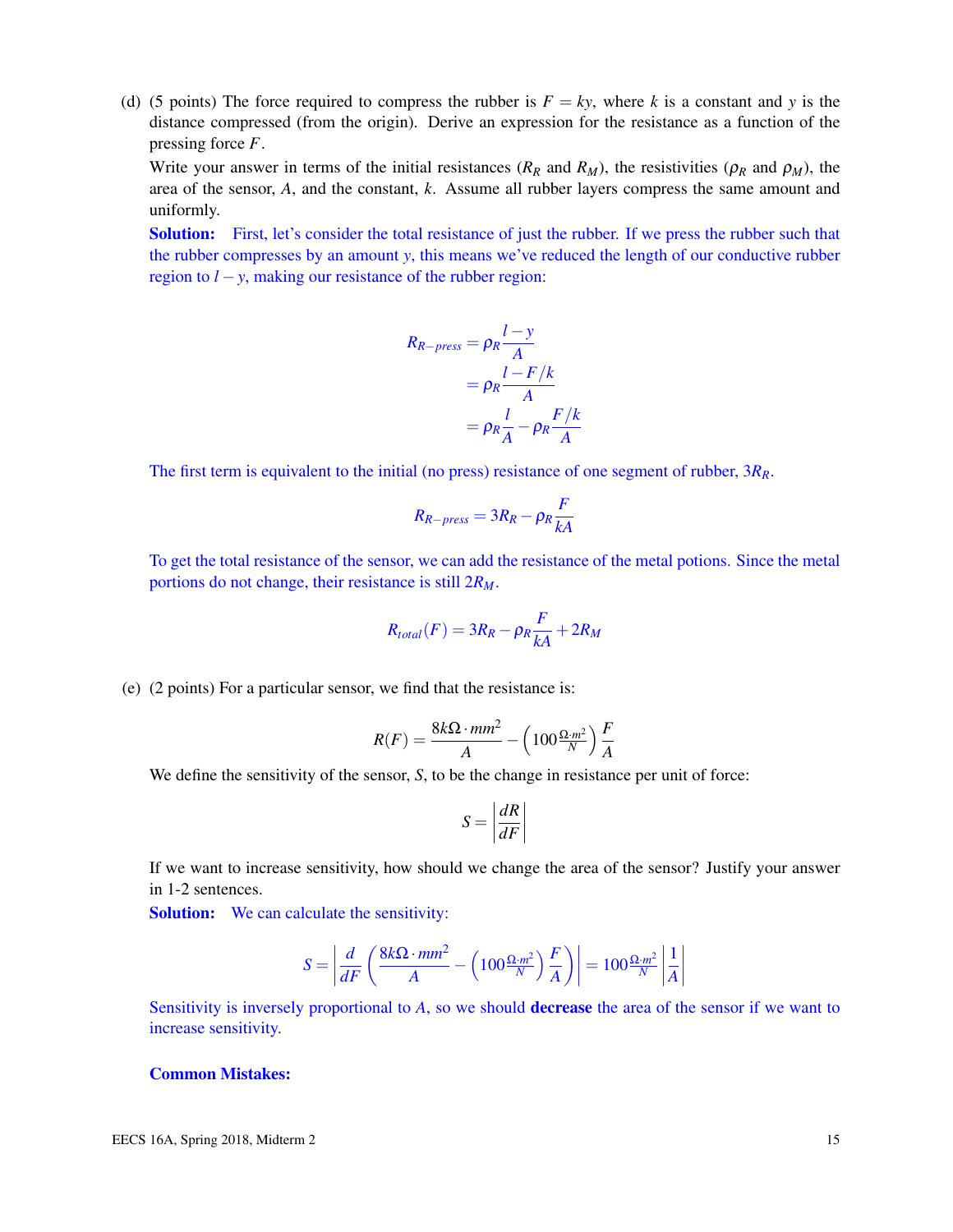- Correctly saying "decrease  $A$ " but for the wrong reasons. Decreasing  $A$  will increase  $R$  and  $\frac{dR}{dF}$ since they're both proportional to  $\frac{1}{A}$ , but the goal is not to increase the resistance. We want to increase the change in resistance for a change in force. Whether you take the integral, nothing, or the derivative, they all increase from decreasing *A*, but you only get points for correct justification if you demonstrated this specifically for the sensitivity. It is also acceptable to demonstrate that the coefficient in front of F controls how much R changes for a unit of force, and you basically want to increase that (same as saying increase the slope).
- Not mathematically justifying answers, or justifications that don't quite fit the problem. Here are some examples:
	- "Decreasing *A* will increase sensitivity since it's in the denominator" but with no mathematical justification. You have to show that *A* is in the denominator of the *sensitivity* before making this claim.
	- "*R* going up implies *S* goes up" but not saying why.
	- $-$  " $R = pL/A$  so therefore small A results in big R." Unfortunately, this wasn't the question. We're interested in the effect of *A* on sensitivity, not total resistance.
- Trying to solve this like a maximization problems. In optimization problems, you often go straight to setting the derivative to 0 to find critical points, but these are for optimizing the parent function, in this case  $R(F)$ . We want to maximize sensitivity. This means you actually need  $\frac{dR}{dF}$  to be large, not 0.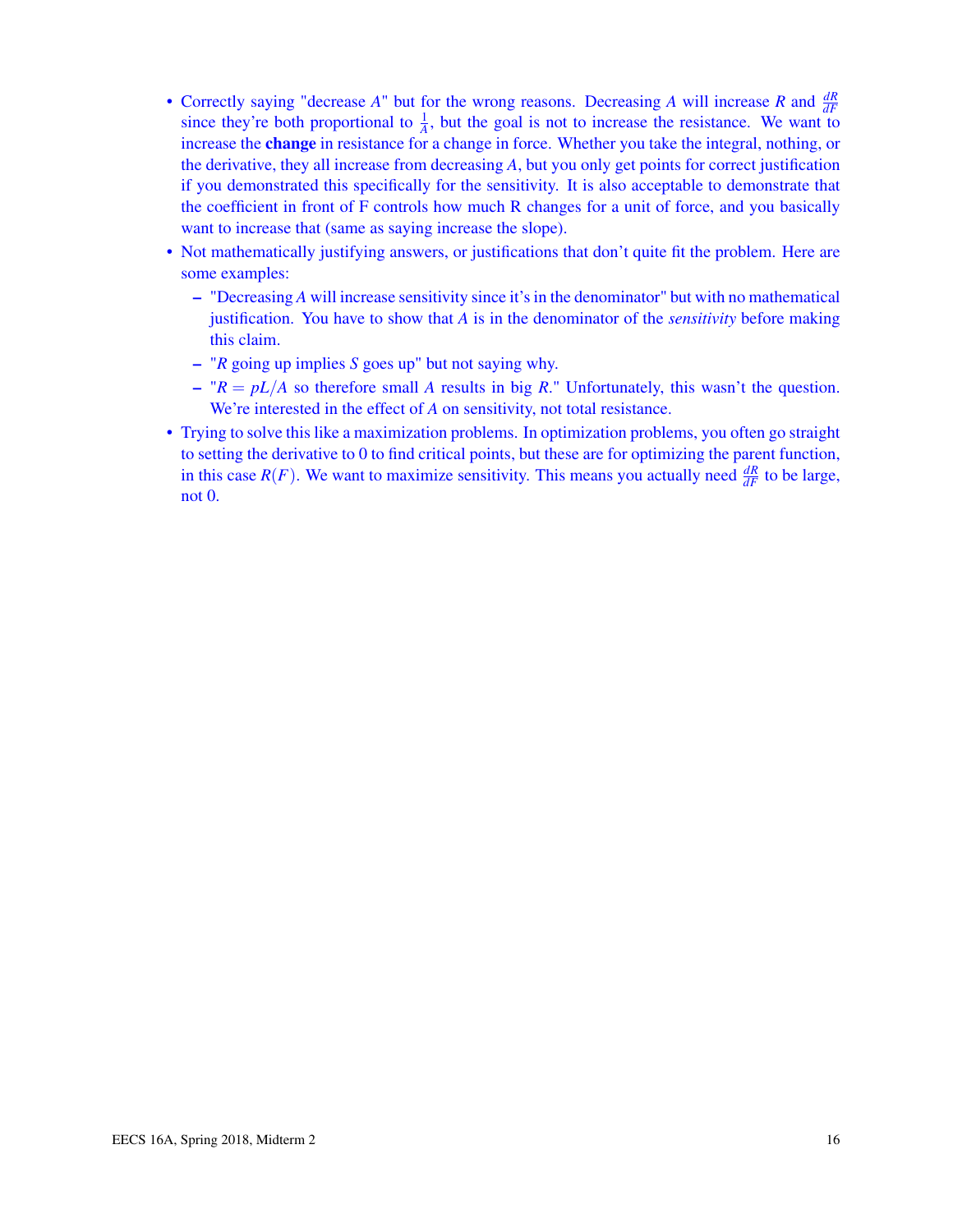# 9. Rain Sensor (20 points)

A capacitive sensor can be used to measure how much rain water is in a tank. To do this, two capacitor plates are attached to a rectangular tank. The idea is to make a capacitor whose capacitance varies with the amount of water inside. The width and length of the tank are both *w* (i.e. the base is square), and the height of the tank is  $h_{\text{tot}}$ . The permittivity of air is  $\varepsilon$ , and the permittivity of rainwater is 81 $\varepsilon$ .



(a) (5 points) Derive an expression for the total capacitance,  $C_{\text{tank}}$ , between terminals *a* and *b* as a function of  $h_{\text{tot}}$ ,  $w$ ,  $h_{\text{H}_2\text{O}}$ , and  $\varepsilon$ .

**Solution:** The total capacitance  $C_{\text{tank}}$  contains two components: the capacitance due to water, and the capacitance due to air. Because these capacitors are parallel to each other, the total capacitance is the sum of  $C_{\text{air}}$  and  $C_{\text{H}_2\text{O}}$ .

The capacitance of the two plates due to water is:

$$
C_{\text{H}_2\text{O}} = \frac{81 \varepsilon h_{\text{H}_2\text{O}} w}{w} = 81 \varepsilon h_{\text{H}_2\text{O}}
$$

The capacitance of the two plates separated by air:

$$
C_{\text{air}} = \frac{\varepsilon (h_{\text{tot}} - h_{\text{H}_2\text{O}}) w}{w} = \varepsilon (h_{\text{tot}} - h_{\text{H}_2\text{O}})
$$

The equivalent total capacitance is then:

$$
C_{\text{tank}} = C_{\text{H}_2\text{O}} + C_{\text{air}} = \varepsilon (h_{\text{tot}} + 80h_{\text{H}_2\text{O}})
$$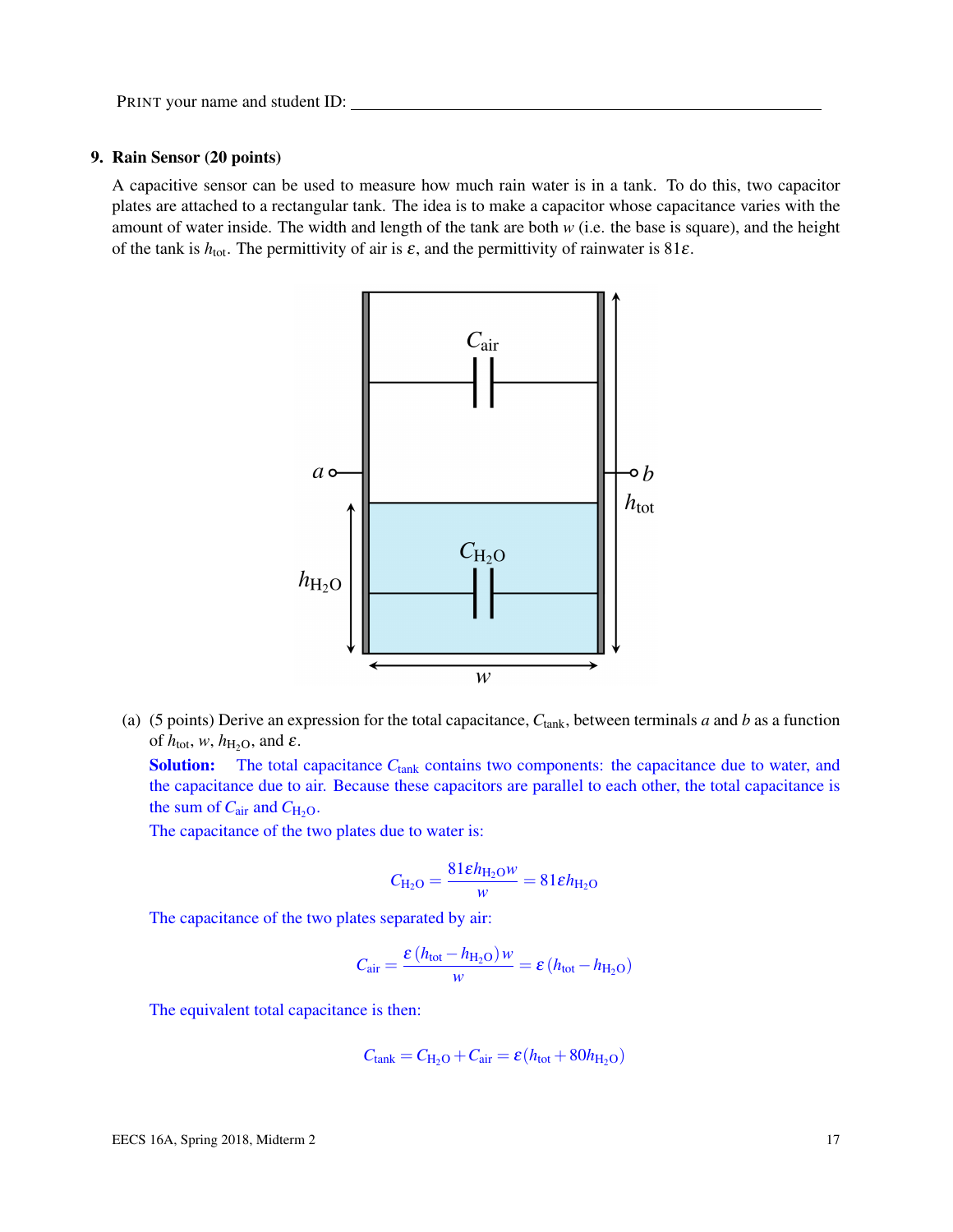(b) (2 points) You would like to measure changes in *C*tank as changes in voltage, so you design the following circuit. Draw the equivalent circuit when  $s_1$  is on and  $s_2$  is off.



(c) (3 points) Find expressions for charge across each capacitor when  $s_1$  is on and  $s_2$  is off. Solution: The charge across  $C_{\text{tank}}$  is:

$$
Q_{ctank,1} = v_{tank,1}C_{tank} = V_{ref}C_{tank}
$$

The two terminals of  $C_f$  are shorted, so there is no charge across it:

$$
Q_{Cf,1}=C_fV_{f,1}=0
$$

(d) (2 points) Draw the equivalent circuit when  $s_2$  is on and  $s_1$  is off. Solution: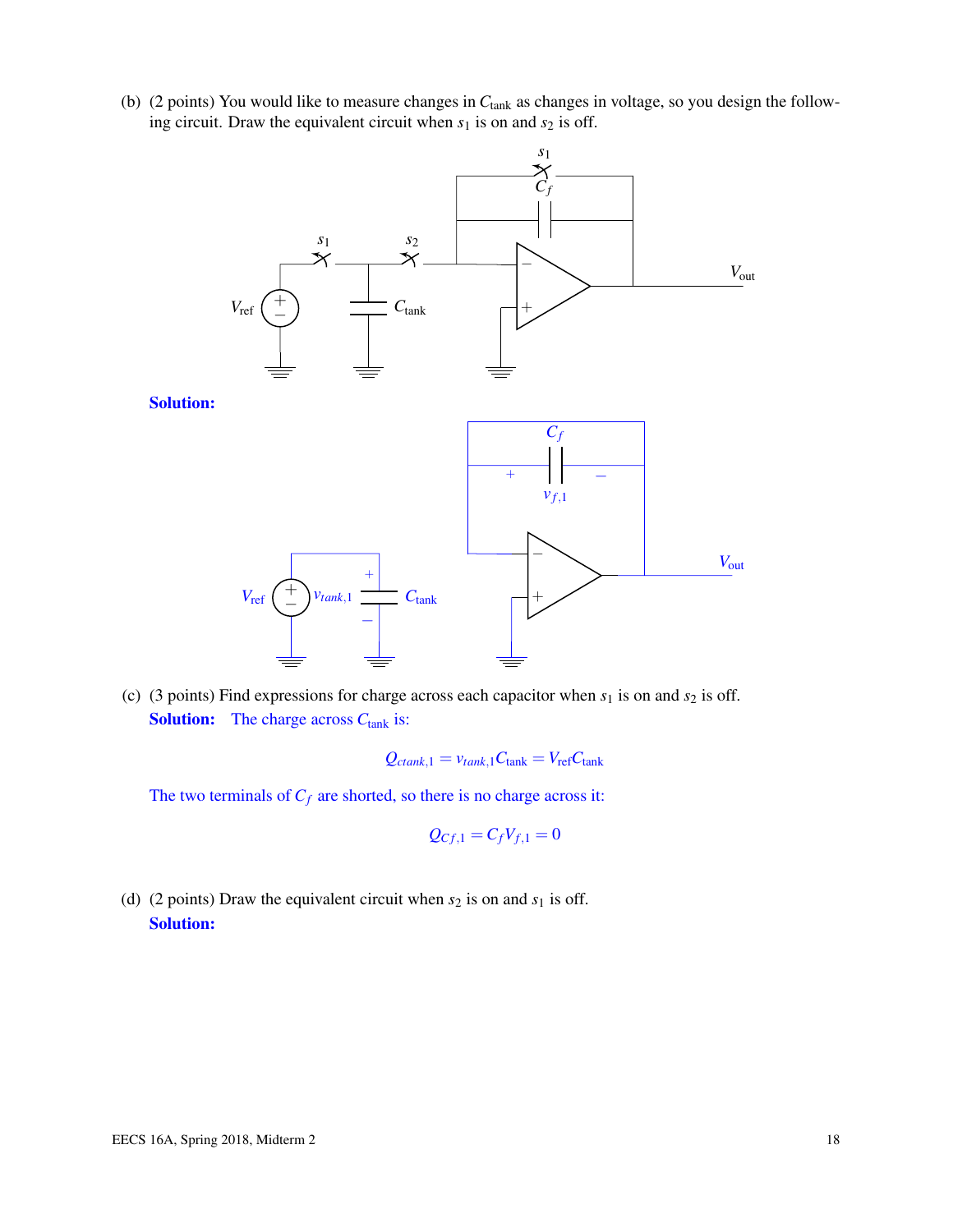

(e) (3 points) Find expressions for charge across each capacitor when  $s_2$  is on and  $s_1$  is off. Solution: Since the voltage on the positive terminal of this op amp in negative feedback is zero, the voltage on the negative terminal must also be zero. The charge across  $C_{\text{tank}}$  is given by:

$$
Q_{ctank,2} = C_{\text{tank}} v_{tank,2} = 0
$$

The charge across  $C_f$  is given by

$$
Q_{f,2} = C_f v_{f,2} = C_f (0 - V_{out}) = -C_f V_{out}
$$

(f) (5 points) Express *V*out as a function of *V*ref and the capacitances. What happens to *Vout* when the amount of water in the tank increases?

Solution: Using the fact that the charge on a node is conserved, we can write the following expression

$$
Q_{ctank,1} + Q_{Cf,1} = Q_{ctank,2} + Q_{Cf,2}
$$

After plugging in the expressions in the previous parts:

$$
V_{\rm ref}C_{\rm tank} = -C_f V_{out}
$$

$$
V_{out} = -\frac{C_{\text{tank}}}{C_f} V_{\text{ref}}
$$

As the amount of water increases, the capacitance *Ctank* increases, causing the voltage at the output to decrease.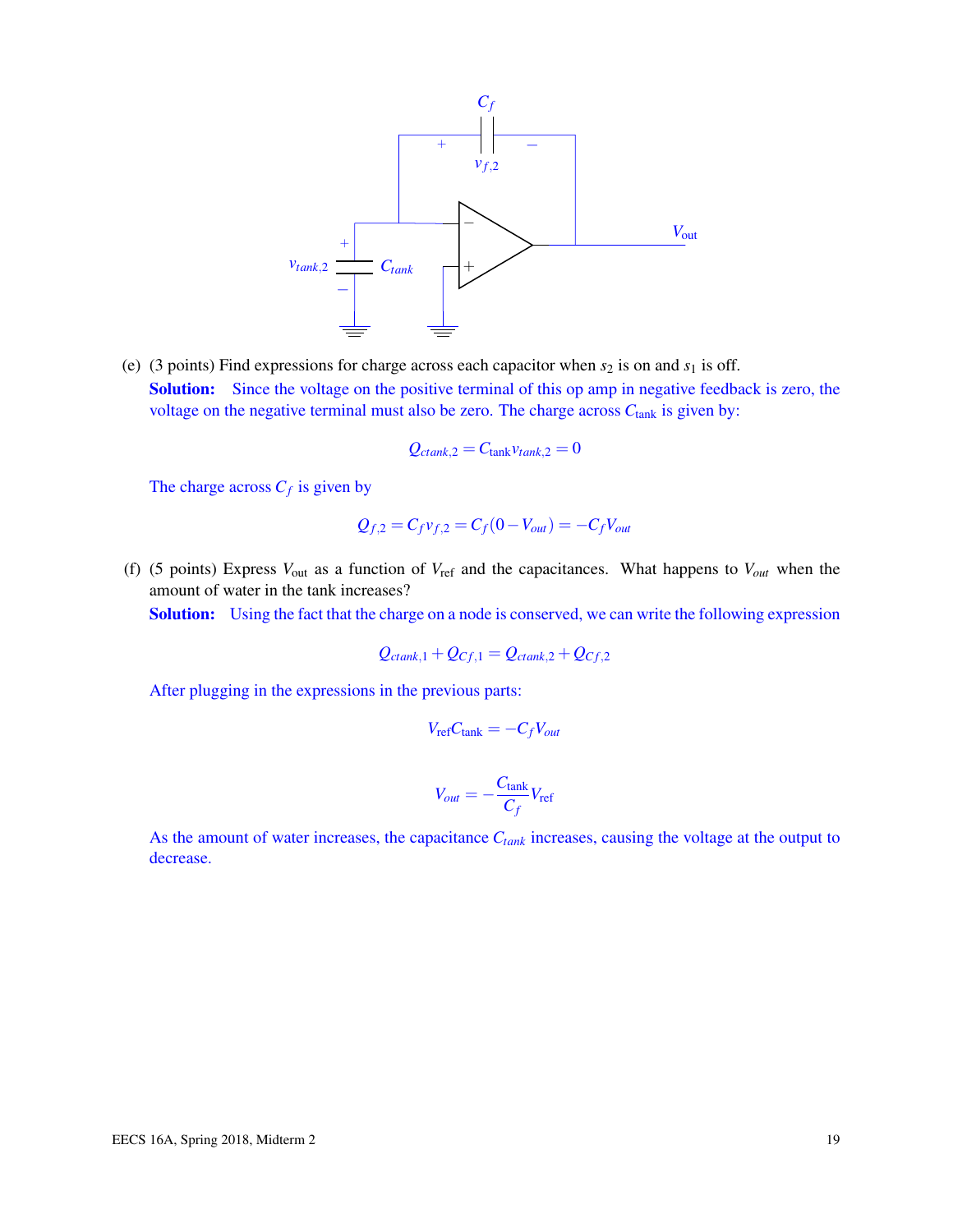#### 10. A Light Design Problem, So to Speak... (15 points)

Your pet cactus needs a lot of light every day, and you're not sure your room is sunny enough. You decide to use your knowledge from 16A to build a device to detect if the sun is shining in your room.

(a) (8 points) Assume you just finished the Imaging Lab, where you build a light sensor, which can be modeled as a current source as shown below. When the light is on, the current source produces 5 mA. When the light is off, 1 mA.



 $I_{light} = 5 \text{ mA}$ ,  $I_{dark} = 1 \text{ mA}$ 

Using this knowledge, design a circuit that outputs  $10 \text{ V}$  when the light is on and  $0 \text{ V}$  when the light is off. In addition to the model of the light sensor above, you may use the following components (only!):

- one op amp
- one resistor
- two voltage sources

You must explicitly note the power supplies used on the op amp. Clearly label values of resistors and voltage sources that you use.

### Solution:

We want to utilize the fact that the light being on and off will produce different voltages in our sensor. Picking a resistor value of  $R = 1k\Omega$ , we can see the voltages for light being on and off would be:

$$
V_{light} = (1k\Omega)(5mA) = 5V
$$
  

$$
V_{dark} = (1k\Omega)(1mA) = 1V
$$

Now that we have two separate voltage values, we can run our sensor into a comparator, whose *VREF* value is between *Vlight* and *Vdark*, as shown. Note that the op amp's power supply rails have been chosen to be  $V_{DD} = 10V$  and  $V_{SS} = 0V$  to match our desired output.

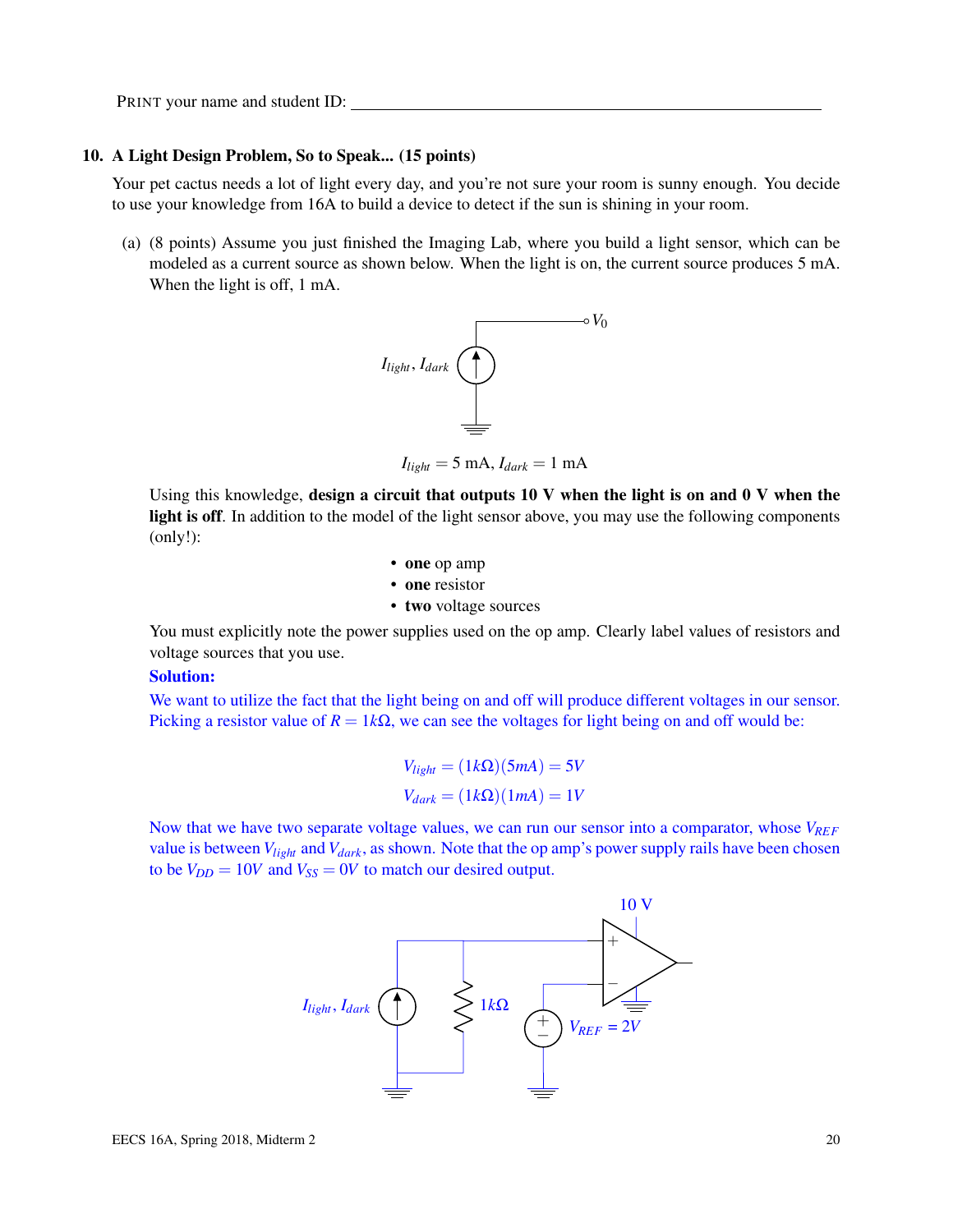## Common Mistakes:

The following is circuit design is incorrect because the current source is feeding directly into the op amp, but no current can enter the op amp. Therefore, this circuit will not output the desired voltages.



(b) (4 points) You realize that the light sensor can only provide a maximum of  $P_{max} = 40mW$  of power. Does this affect your design from part (a)? If so, how should it change? If not, why does it not affect it?

(Do not use additional components beyond those specified in the problem statement.)

**Solution:** The max power provided by the sensor will happen when the light is on,  $I = 5mA$ . In the design above, this creates a voltage drop over the sensor of  $-IR = -(5mA)(1k\Omega) = -5V$  (using passive sign convention). The power dissipated by the sensor is

$$
P = IV = (5mA)(-5V) = -25mW
$$

The power *dissipated* negative, so the power *provided* to the circuit is positive 25*mW* which is less than *Pmax*. Therefore this circuit does not need to be altered.

Let's calculate what resistance values meet the maximum power requirement:

$$
|P| \le 40mW
$$
  
\n
$$
|IV| \le 40mW
$$
  
\n
$$
|I^2V| \le 40mW
$$
  
\n
$$
|(5mA)^2R| \le 40mW
$$
  
\n
$$
R \le 1.6k\Omega
$$

### Common Mistakes:

- A common mistake was to calculate the maximum possible voltage  $P_{max} = IV_{max}$  using 40 mW and 5 mA or 1mA and getting  $V_{max} = 8V,40V$ , then use these voltages as the output of the light sensor. However, these are just the maximum possible voltages and not the actual voltages. The actual voltages and power bounds of the light sensor depend on the resistor value. That is, you have to show that your light sensor's voltage is less than these maximum voltages.
- The power constraint only applies to the light sensor (the current source). Many people mistakenly thought the power constraint applied to the op amp.
- (c) (3 points) You notice that there is noise in both  $I_{light}$  and  $I_{dark}$  (ie. sometimes the currents are higher or lower than expected). Assuming that there is the same amount of noise in both *Ilight* and *Idark*,